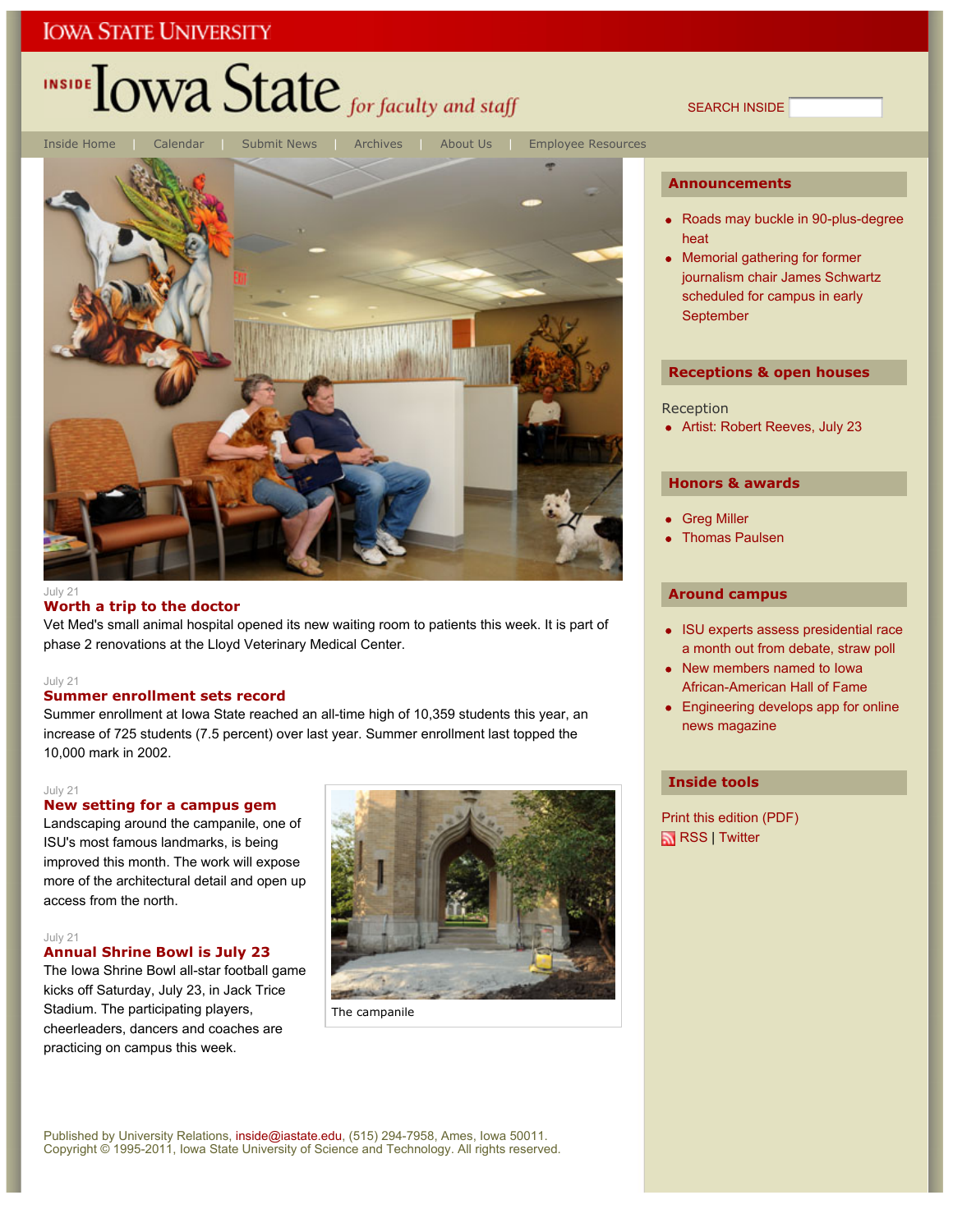## **IOWA STATE UNIVERSITY**

# INSIDE **IOWA State** for faculty and staff

SEARCH INSIDE

July 21, 2011





## **Worth a trip to the doctor**

Patients -- and their human caretakers -- enjoy the spacious waiting area in the new small animal hospital at the College of Veterinary Medicine -- phase 2 of the Lloyd Veterinary Medical Center. Waiting to see the doctor are six-year-old golden retriever Lilly and her owners, Kurt and Marsha Angell of Osage. Part of the small animal hospital is complete and opened for service on July 19. The renovation and expansion work will continue through fall 2012. *Photo by Bob Elbert*.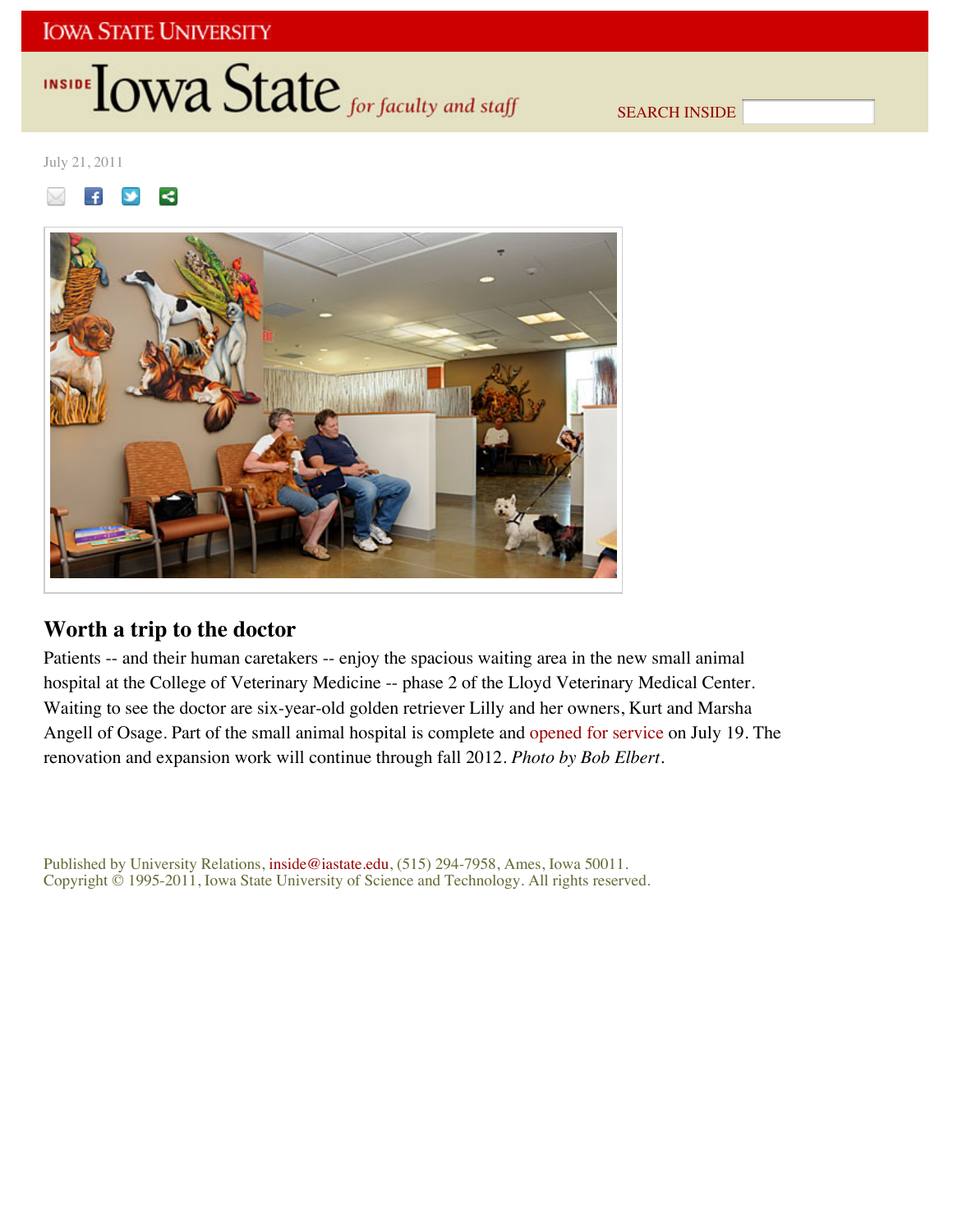# **INSIDE TOWA State** for faculty and staff

SEARCH INSIDE

DATE

#### $\vee$  $\prec$  $\mathbf{f}$

## **Summer session sets enrollment record**

by Anne Krapfl

Iowa State's recent strong fall and spring enrollments are carrying into summer school as well. Summer enrollment reached an all-time high of 10,359 students this year, an increase of 725 students (7.5 percent) over last year. Summer enrollment at Iowa State last topped the 10,000 mark in 2002, when 10,007 students attended summer school.

The largest increases were in the number of seniors (257), graduate students (231) and juniors (158) enrolled in summer session this year compared to last year. Summer session remains predominantly an undergraduate experience, with nearly 66 percent (6,790) of those enrolled working on bachelor's degrees, and 77 percent of total course enrollments falling into the undergraduate category.

"Number wise, it really is about undergraduate students," said associate vice president for student affairs and registrar Kathleen Jones.

## **Who attends summer school?**

Jones did a quick analysis of summer school enrollments dating back to 1998, the first year Iowa State structured summer school into two sessions. She found consistent correlations between summer enrollments and the previous fall and spring semesters, with 2011 fairly representative of the pattern. Over the 14 years, total summer enrollment averaged 35.3 percent of the previous fall enrollment and 38 percent of the previous spring semester. Those figures for summer 2011 are 36.1 percent of fall 2010 enrollment and 38.7 percent of spring semester 2011 enrollment.

However, the enrollment ratios differ vastly between undergraduate and graduate students. The summer-to-fall semester (29.4 percent) and summer-to-spring semester (31.7 percent) rates for undergraduates were much lower than the same ratios, 67.3 percent and 69.9 percent, respectively, for graduate students. Those differences -- slightly less than one-third to slightly more than two-thirds - held true over 14 years.

Jones also noted a consistent breakdown, by academic class, of undergraduate summer enrollment over 14 years. Juniors and seniors typically comprise more than 75 percent of the undergraduate students taking summer classes.

## **Summer enrollment ratios**

|                                                                                              | 2011                           | 14-year average      |
|----------------------------------------------------------------------------------------------|--------------------------------|----------------------|
|                                                                                              |                                | $(1998-2011)$        |
| Summer enrollment:                                                                           |                                |                      |
| $\mathbf{r}$ $\mathbf{r}$<br>$C_{11}$<br>the contract of the contract of the<br>11<br>$\sim$ | $\gamma$ $\epsilon$ 1 $\gamma$ | $\cap$ $\cap$ $\cap$ |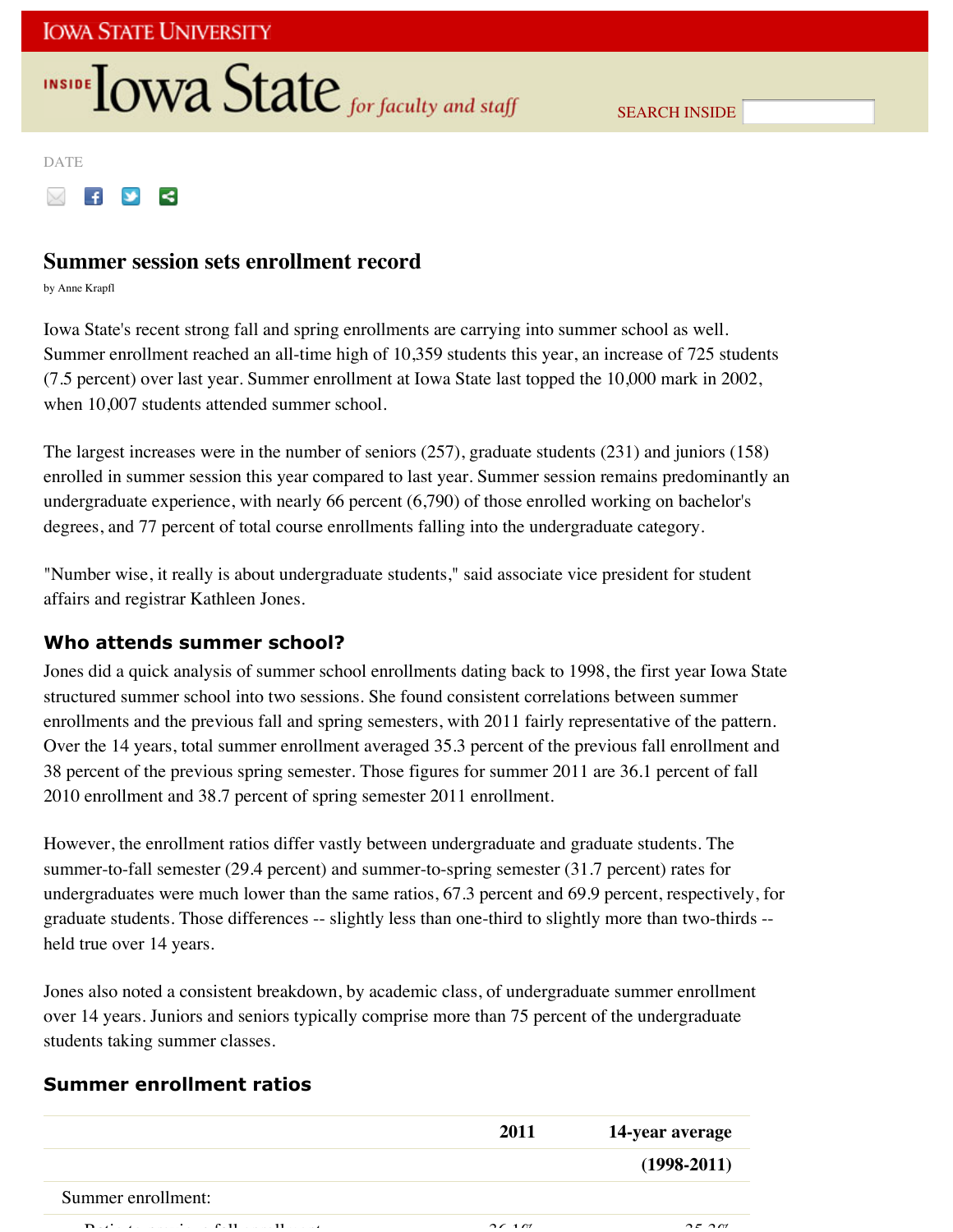| Katio to previous fail enrollment   | $30.1\%$ | $33.3\%$ |
|-------------------------------------|----------|----------|
| Ratio to previous spring enrollment | 38.7%    | 38.0%    |
| Undergraduate (portion of total)    | 65.5%    | 66.3%    |
| Graduate (portion of total)         | 32.4%    | 32.3%    |
| Professional (portion of total)     | $2.0\%$  | $1.4\%$  |
| Summer undergraduate enrollment:    |          |          |
| Freshmen (portion of total)         | 5.7%     | 6.7%     |
| Sophomores (portion of total)       | 12.1%    | 12.1%    |
| Juniors (portion of total)          | 25.9%    | 25.7%    |
| Seniors (portion of total)          | 51.4%    | 51.3%    |
| Specials (portion of total)         | 4.8%     | $4.2\%$  |

Summer session 2011 concludes Friday, Aug. 5. Students who complete degrees this summer have the option of participating in the May or December commencement ceremonies.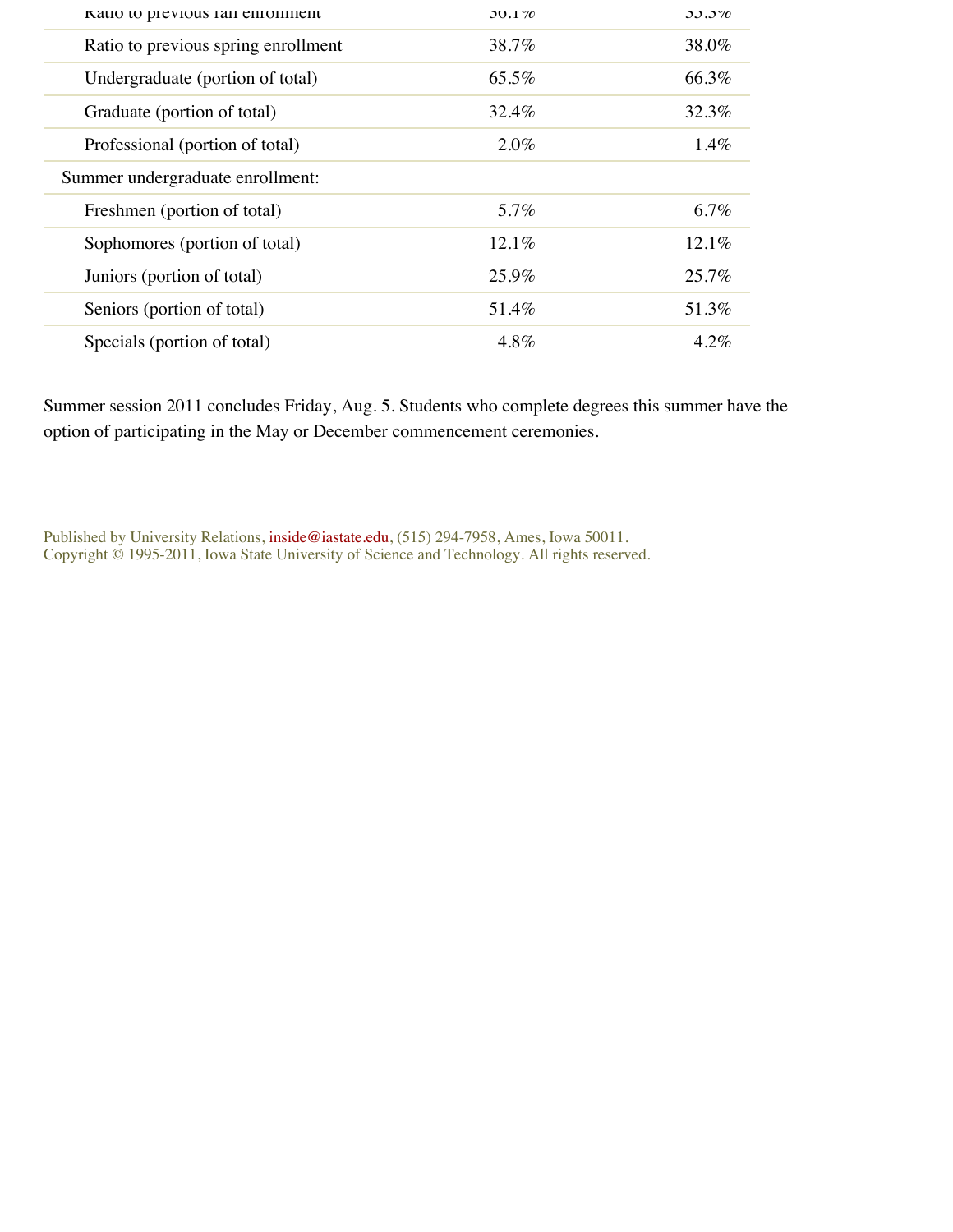## **IOWA STATE UNIVERSITY**

# INSIDE **LOWA State** for faculty and staff

SEARCH INSIDE

July 21, 2011





With the removal of overgrown shrubs, the Memorial Union is visible from the north side of the campanile. *Photo by Bob Elbert*.

## **New setting for a campus gem**

by Erin Rosacker

Landscaping around the campanile is being improved this month, providing a better view of (arguably) the campus' most photogenic landmark. Facilities planning and management crews removed the overgrown shrubs last week and are replacing the pavement where the walkway is uneven and broken.

FPM campus landscape architect Rhonda Martin said the yews growing at the base of the campanile were at least 30 years old. They are being replaced with a selection of strategically placed canopy and understory trees, and flowering perennials such as peonies, and daylilies to add color.

"The new design will expose more of the architectural detail of the campanile, especially on the north side," Martin said.